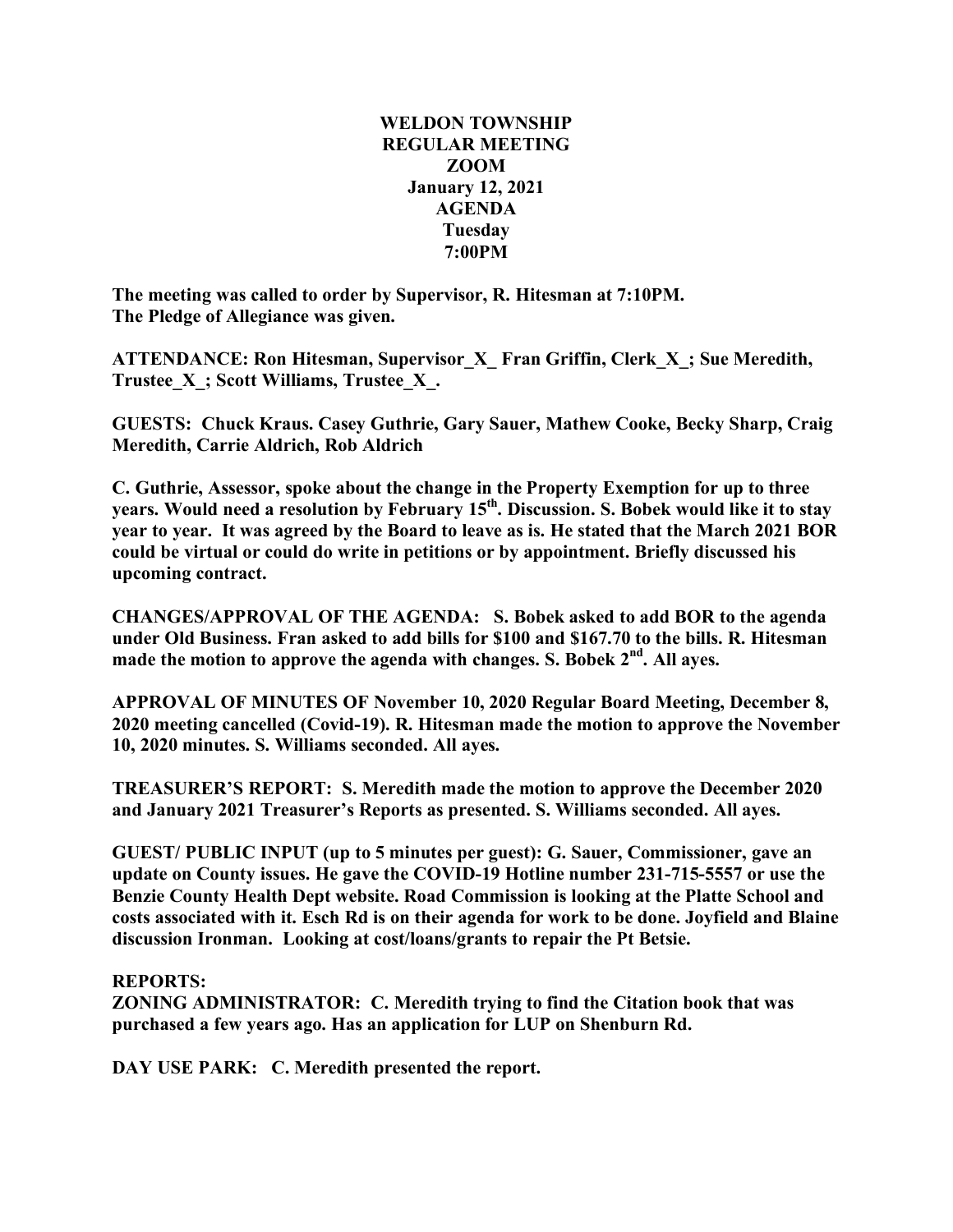**GREENSPACE GRANT #2 UPDATE: New bulletin Board has been installed.**

**PLANNING COMMISSION: C. Kraus reported on the ZOOM meeting on Jan 4th and the Recreational and Cultural Plan. No comments at the Public Hearing. A proposed budget has been submitted for the Community Garden and Day Use Park. Zoning regulations are not finished yet. With Covid-19 things have been set back by Wade Trim. It will be discussed at their Meeting in February.**

**LIQUOR INSPECTOR REPORT: on file/no issues**

**BUDGET REPORT: F. Griffin asked for approve of an amendment to bring the Budget in line-\$2000 from Contingency, \$1000 to Elections and \$1000 to Payroll Taxes. R. Hitesman made the motion to approve the amendments. S. Williams seconded. Roll call taken. All ayes.**

**SUPERVISOR COMMENTS: R. Hitesman reported on the Road Commission. Say they are working on what to do with the Haze Rd (Black Bridge). AA Group would like to use the Township Hall once things open again. Next month will be our Budget Workshop.**

**CLERK COMMENTS: Board signatures are still required on Comp Streets Resolution. Michigan BOE has yet another way to keep the Clerks busy. They have now added a Risk Audit of the November 3, 2020 Election for next week. They will be pulling 18,000 ballots to be tallied. Fortunately for us, Weldon did not get picked in the drawing of ballots. F. Griffin purchased drapes and rods for the Clerk's office. The previous blinds were broken. She stated that when she leaves office, she will take them with her, or the Township can reimburse her \$67.90. S. Bobek made the motion to reimburse the Clerk for them. S. Meredith seconded. All ayes. Thanks to Carrie Aldrich's help the W-2's have gone out in the mail.**

**UNFINISHED BUSINESS: Zoning Fee Schedule comparisons are in the packets for review. Tabled. F. Griffin, Clerk read the Resolution for the Adoption of the Weldon Township Recreation and Cultural Plan. R. Hitesman made the motion to adopt the Resolution. S. Williams seconded. Discussion. Roll call taken. All ayes 5-0. S. Bobek asked about the BOR members. All BOR members were paid for the December meeting plus the alternate, Marty Lonn. In our July meeting Jane Hitesman was appointed to replace Marty Lonn on the Board as a regular because he is so often working down state. Marty Lonn is the alternate.**

**NEW BUSINESS: Copies of the proposed budget for the Parks and Recreation are in the Board packets. Discussion. Tabled until February. C. Meredith stated that Bryce Gibbs has sold his Crystal View property on 669 and the Odd Fellows Hall has been purchased and is going to be a motel. The old grocery store downtowns Thompsonville is going to be made into apartments. Assessor Contract-tabled. Municipal Township Participating Plan sent us a Notice of Policy Change regarding Restrictions of Coverage for Communicable Disease.**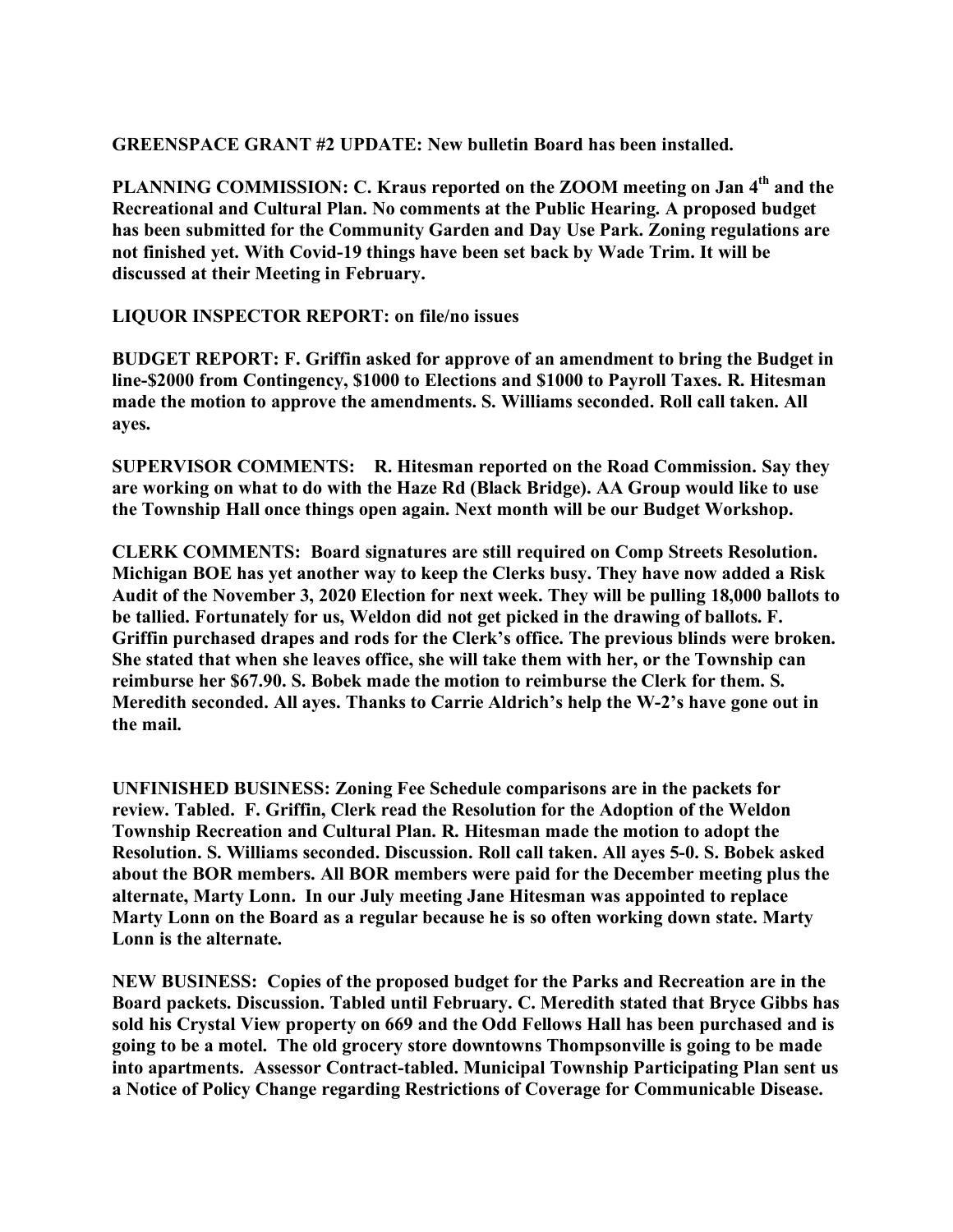# **They also send an application for Netguard Plus Cyber Liability Coverage Offer. Clerk will check into the cost of this coverage.**

#### **BILLS:**

Bills To Be Paid by Weldon Township December 8, 2020

| <b>Election Inspectors-Hazardous Pay</b> | 600.00   | $\begin{bmatrix} 1 \end{bmatrix}$ |    |
|------------------------------------------|----------|-----------------------------------|----|
| Dave Kane, Website Monthly Fee           | 60.00    | $\mathbf{r}$                      | -1 |
| Julie Lonn, Town Hall Cleaning           | 50.00    |                                   | -1 |
| <b>AcenTek</b>                           | 175.58   |                                   |    |
| <b>AFLAC</b>                             | 257.90   |                                   |    |
| <b>VISA</b>                              | 253.44   |                                   |    |
| <b>Cherryland Electric</b>               |          |                                   |    |
| <b>Craig Meredith, ZA</b>                | 250.00   |                                   |    |
| <b>Craig Meredith-DUP</b>                | 150.00   | ſ                                 |    |
| Image 360                                | 595.75   |                                   |    |
| <b>Wade Trim-zoning changes</b>          | 2201.83  |                                   |    |
| <b>Spectrum Printers-test decks</b>      | 190.00   | ſ                                 |    |
| Apex Software-annual maint contract      | 235.00   |                                   |    |
| <b>USPS-postage Tax Mailing</b>          | 635.26   | r                                 | 1  |
| Sally Bobek-reimburse for stamps         | 55.00    |                                   |    |
| <b>Dustin Computer Repairs</b>           | 60.00    |                                   | -1 |
| <b>Casey Guthrie-Assessor</b>            | 1,398.83 |                                   | 1  |
| <b>Board Salaries</b>                    | 3,158.34 |                                   |    |
|                                          |          |                                   |    |

TOTAL BILL PAYMENT AMOUNT FOR: December 8, 2020

\$10,326.93

## **BILLS:**

**January 2021**

| <b>Municipal Underwriters of Michigan</b>              | 4663.00 |
|--------------------------------------------------------|---------|
| <b>Accident Fund Insurance</b>                         | 1146.00 |
| <b>David Kane, Monthly Website Maintenance</b>         | 60.00   |
| <b>Craig Meredith, ZA</b>                              | 250.00  |
| <b>Craig Meredith-DUP</b>                              | 150.00  |
| <b>Julie Lonn, Town Hall Cleaning</b>                  | 50.00   |
| <b>AFLAC</b>                                           | 257.90  |
| <b>VISA</b>                                            | 382.13  |
| <b>AcenTek</b>                                         | 175.33  |
| <b>Cherryland Electric (Capital Credit-Dec -11.05)</b> | 48.46   |